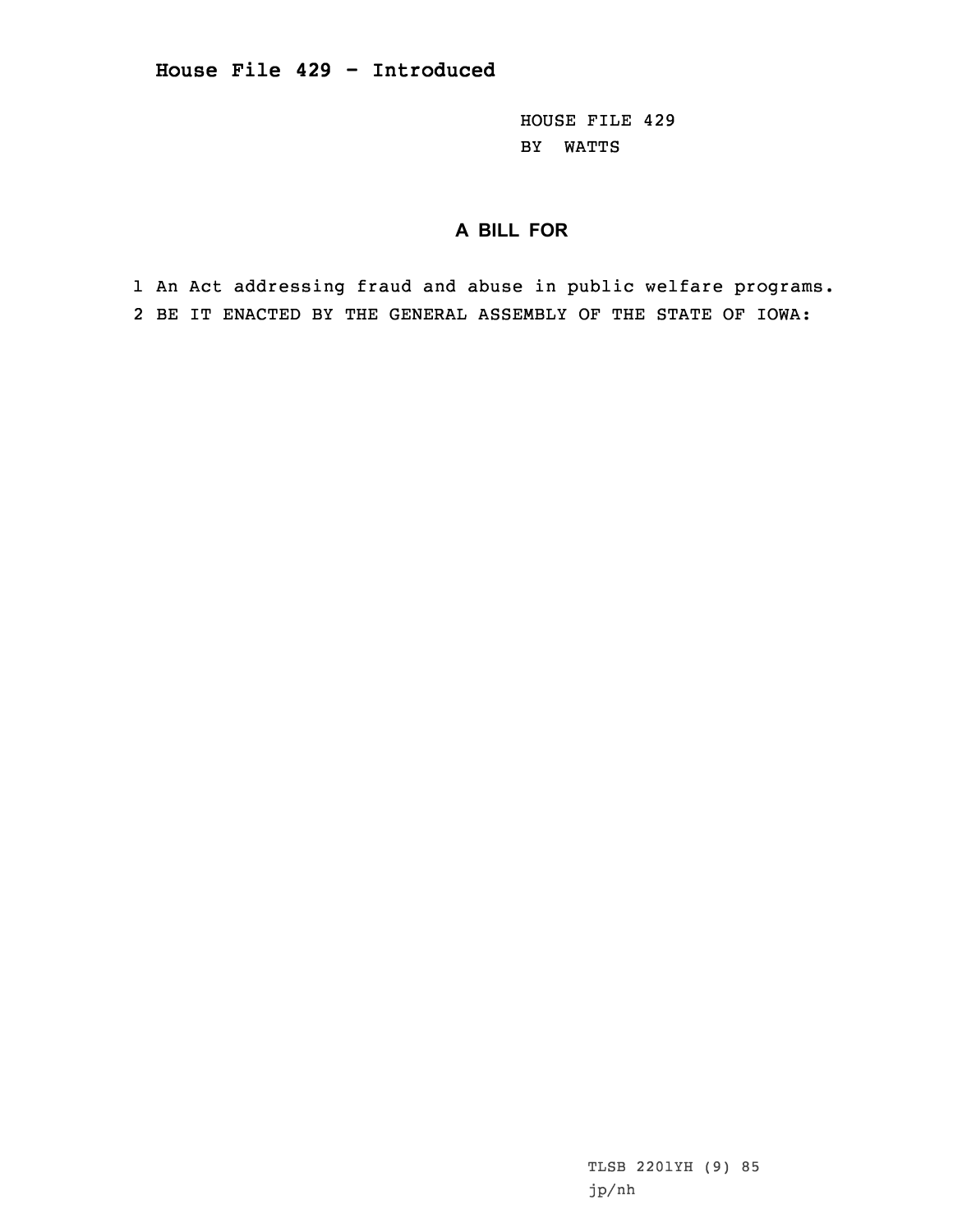1 Section 1. Section 217.35, Code 2013, is amended to read as 2 follows:

3 **217.35 Fraud and recoupment activities.**

4 1. Notwithstanding the requirement for deposit of recovered 5 moneys under section 239B.14, recovered moneys generated 6 through fraud and recoupment activities are appropriated to the 7 department of human services inspections and appeals to be used 8 for additional fraud and recoupment activities performed by the 9 department of human services or the department of inspections 10 and appeals. The department of human services inspections and 11 appeals may use the recovered moneys appropriated to add not 12 more than five full-time equivalent positions, in addition 13 to those funded by annual appropriations. The appropriation 14 of the recovered moneys is subject to both of the following 15 conditions:

16 1. *a.* The director of human services the department of inspections and appeals determines that the investment can reasonably be expected to increase recovery of assistance paid in error, due to fraudulent or nonfraudulent actions, in excess of the amount recovered in the previous fiscal year.

21 2. *b.* The amount expended for the additional fraud and 22 recoupment activities shall not exceed the amount of the 23 projected increase in assistance recovered.

24 2. *a.* For the purposes of this subsection, *"public welfare programs"* means welfare programs for persons with low income that are wholly or partially funded by the federal government, including but not limited to food programs administered under section 234.12, state child care assistance administered under section 237A.13, the family investment program and PROMISE-JOBS program administered under chapter 239B, and the medical assistance program administered under chapter 249A. The term also includes programs with state-only funding directed to the populations participating in the public welfare programs. *b.* The authority granted to the department of human services by federal or state statute or administrative rule to engage

LSB 2201YH (9) 85

jp/nh 1/5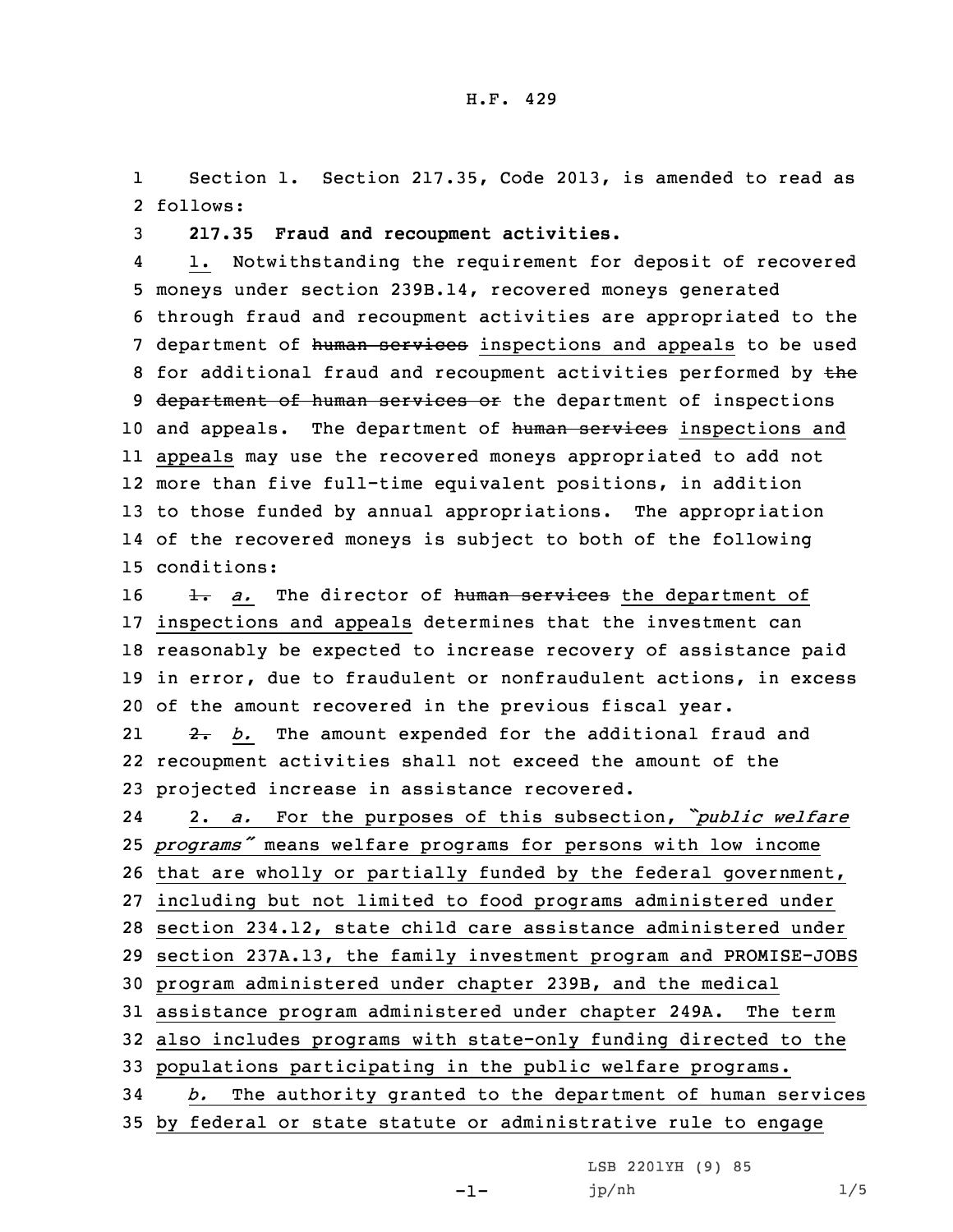## H.F. 429

1 in program evaluation, ensure program integrity, identify

2 or prevent fraud or abuse, address fraud or abuse, or other

3 related efforts in relation to public welfare programs shall

4 be deemed to extend to the department of inspections and

5 appeals. The department of human services shall collaborate

6 and coordinate with the department of inspections and appeals

7 in exercising this authority.

8 Sec. 2. Section 234.12A, Code 2013, is amended by adding the 9 following new subsections:

 NEW SUBSECTION. 4. The same card or other benefit transfer instrument used under the electronic benefits transfer program for food assistance program benefits shall also be used to provide family investment program cash assistance.

14 NEW SUBSECTION. 5. The department of human services' requirements for the electronic benefits transfer program used to provide food assistance and family investment program cash assistance shall require cancellation of <sup>a</sup> card or other benefit transfer instrument that is lost or stolen. The department shall implement an efficient process for <sup>a</sup> cardholder to replace <sup>a</sup> lost or stolen card or other instrument.

22 NEW SUBSECTION. 6. The department of human services' requirements for the electronic benefits transfer program used to provide food assistance and family investment program cash assistance shall provide that if the card or other benefit transfer instrument may be used by more than one member of <sup>a</sup> family or household, the card or other instrument shall bear the name of each user.

29 Sec. 3. WELFARE FRAUD TASK FORCE.

 1. A welfare fraud task force is created to review the state laws, policies, procedures, and processes applied to prevent and address fraud and abuse in public welfare programs and make recommendations for improvements, including proposed legislation. Staffing for the task force shall be provided by the department of inspections and appeals. The provisions

 $-2-$ 

LSB 2201YH (9) 85 jp/nh 2/5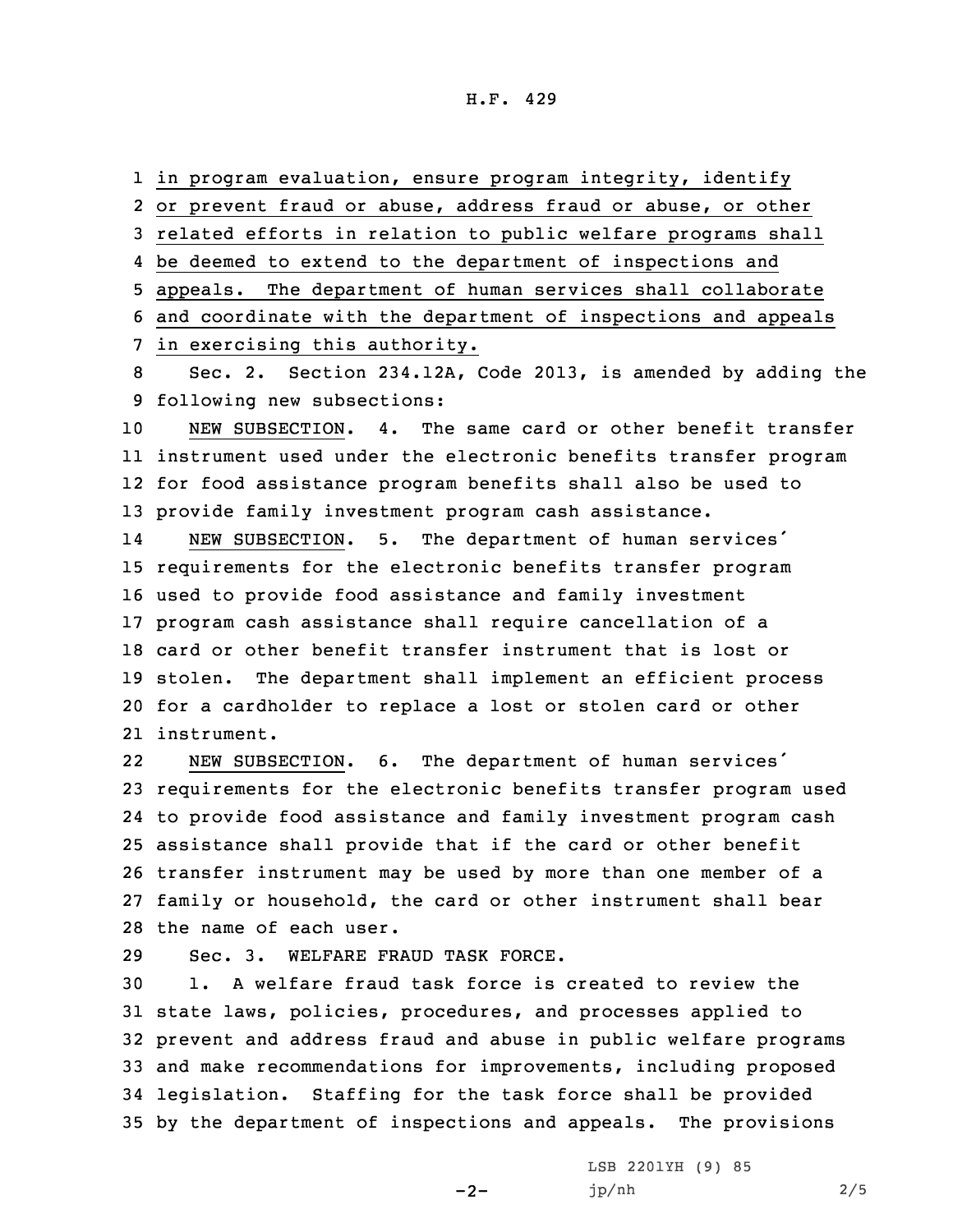1 considered by the task force may include but are not limited 2 to all of the following:

3 a. <sup>A</sup> review of the penalties for applicants or vendors 4 who provide false information and for any fraudulent use of 5 benefits.

 b. <sup>A</sup> review of the current processes for information sharing and data matching between the department of human services, department of inspections and appeals, other relevant agencies in this state, and comparable agencies of neighboring states.

10 c. <sup>A</sup> review of the potential for fraud and abuse that may be 11 caused by categorical eligibility provisions and of the methods 12 available to reduce that potential.

13 d. Identification of options for requiring <sup>a</sup> periodic 14 audit or other review to improve program integrity and program 15 processes.

16 2. The voting membership of the task force shall include all 17 of the following:

18 a. The director of the department of inspections and appeals <sup>19</sup> or the director's designee.

<sup>20</sup> b. The auditor of state or the auditor's designee.

21 c. The director of human services or the director's 22 designee.

<sup>23</sup> d. The commissioner of public safety or the commissioner's 24 designee.

25 e. <sup>A</sup> public member appointed by the director of the 26 department of inspections and appeals.

27 f. Other members with appropriate expertise appointed by 28 the task force.

29 3. The following members of the general assembly shall serve 30 in <sup>a</sup> nonvoting, ex officio capacity:

31 a. <sup>A</sup> member of the senate appointed by the majority leader 32 of the senate.

33 b. <sup>A</sup> member of the senate appointed by the minority leader 34 of the senate.

35 c. <sup>A</sup> member of the house of representatives appointed by the

LSB 2201YH (9) 85

 $-3-$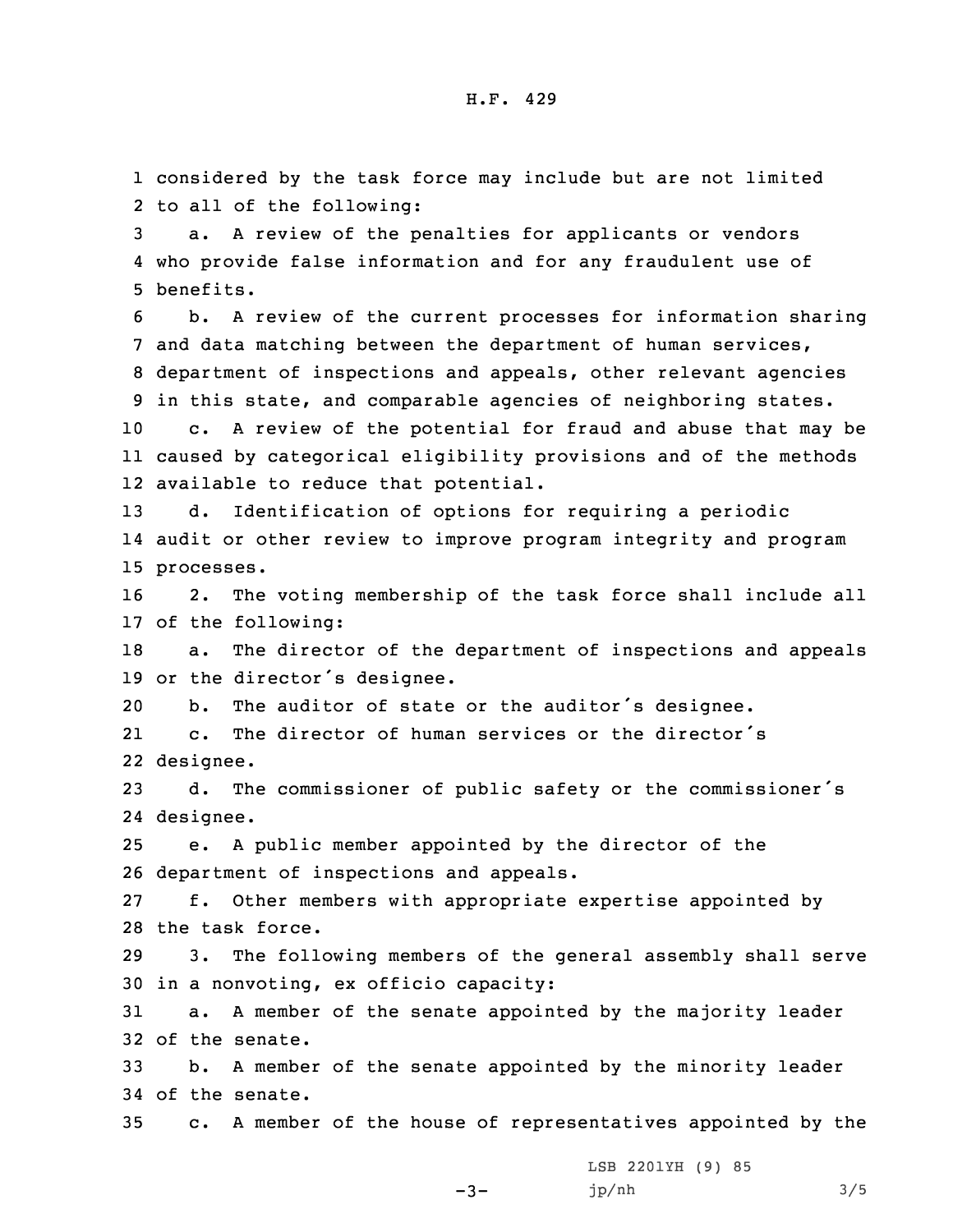1 speaker of the house of representatives.

2 d. <sup>A</sup> member of the house of representatives appointed by the 3 minority leader of the house of representatives.

4 4. The task force shall submit <sup>a</sup> final report to the 5 governor and general assembly on or before December 15, 2013, 6 making findings and recommendations.

 5. For the purposes of this section, "public welfare programs" means welfare programs for persons with low income that are wholly or partially funded by the federal government, including but not limited to food programs administered under section 234.12, state child care assistance administered under section 237A.13, the family investment program and PROMISE-JOBS program administered under chapter 239B, and the medical assistance program administered under chapter 249A. The term also includes programs with state-only funding directed to the populations participating in the public welfare programs. EXPLANATION

18 This bill addresses fraud and abuse in public welfare 19 programs.

 Code section 217.35, appropriating moneys recovered through efforts to address fraud and recoupment activities, is amended to provide the moneys are appropriated to the department of inspections and appeals instead of the department of human services and that authority granted to the department of human services to engage in program evaluation, ensure program integrity, identify or prevent fraud or abuse, address fraud or abuse, or related efforts is deemed to extend to the department of inspections and appeals. The two departments are required to collaborate and coordinate in exercising this authority. Code section 234.12A, relating to the electronic benefits transfer program maintained by DHS for the food assistance programs, is amended. The bill requires the electronic benefits transfer program card or other benefit transfer instrument utilized to provide food assistance program benefits to also be used to provide family investment program cash

 $-4-$ 

LSB 2201YH (9) 85 jp/nh 4/5